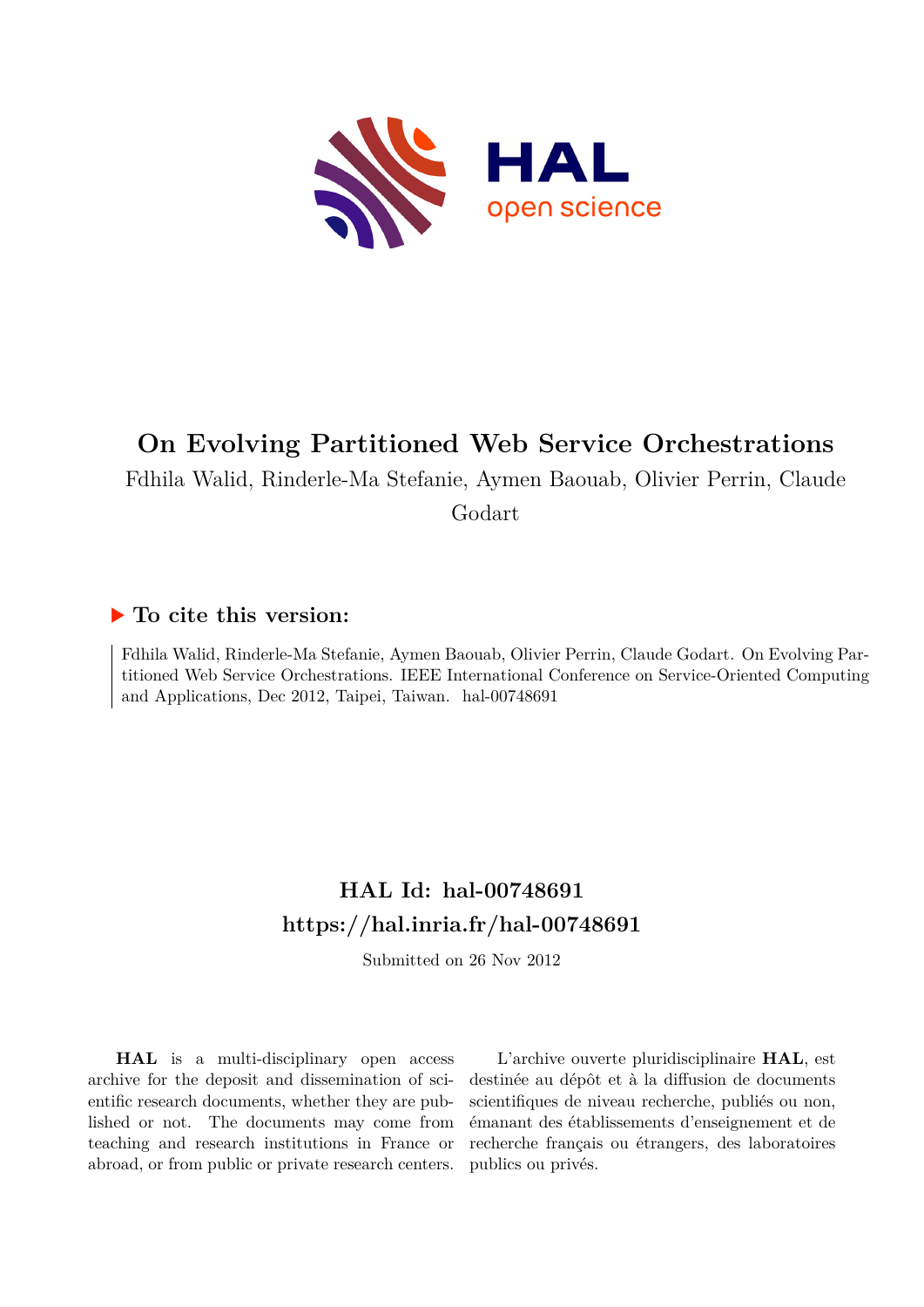# On Evolving Partitioned Web Service Orchestrations

Walid Fdhila, Stefanie Rinderle-Ma University of Vienna, Austria, Faculty of Computer Science {walid.fdhila, stefanie.rinderle-ma}@univie.ac.at

Aymen Baouab, Olivier Perrin, Claude Godart University of Lorraine, Nancy, France {aymen.baouab, olivier.perrin, claude.godart}@loria.fr

*Abstract*—Many researches argue that centralized Web Service (WS) orchestrations stop short in dealing with key requirements such as scalability, privacy and reliability. Consequently, fragmentation and decentralization have been proposed to overcome these limitations. In detail, the centralized orchestration is fragmented into behaviorally equivalent distributed partitions such that their combined execution recreates the function of the original orchestration. However, the evolving nature of business processes created the need for an efficient change support. Since the decentralization leads to the distribution of the activities, the control and data flows, it becomes difficult to specify the changes directly on the derived partitions. Therefore, it is more judicious to specify the changes on the centralized orchestration model and propagate them to the derived partitions. In this paper, we propose a comprehensive change framework for partitioned WS orchestration scenarios and demonstrate how to specify and propagate the changes from the centralized model to its resulting decentralized partitions.

*Keywords*-decentralization, business process, change propagation, web service.

#### I. INTRODUCTION

Globalization and the increase of competitive pressures created the need for agility in business processes, including the ability to outsource, offshore, or otherwise distribute its once-centralized business processes or parts thereof [1]. In this sense, many works were proposed to partition a composite web service [2], [1]. The partitioning transforms the centralized process into behaviorally equivalent distributed partitions such that their combined execution recreates the function of the original orchestration. The flexibility introduced by the decentralization on the other hand raises necessary requirements like adaptation to change. Changes may range from simple modifications to a complete restructuring of the business process to improve efficiency. In the context of the decentralized service orchestrations, applying these changes in a straightforward manner on the derived orchestration partitions is a complex maintenance task, since the control and data flows are decomposed over multiple partitions. Moreover, changing a derived partition may affect the way it interacts with others. In this sense, we have been investigating change propagation in decentralized composite web services [3]. Given a wellbehaved structural update on a centralized orchestration, our approach *automates the change forward propagation* that consistently propagates the update to the derived decentralized partitions. The main advantage of this method, is that only partitions concerned by the change are affected, and there is no need to recompute the whole decentralization or redeploy all the partitions.

This paper is an extended and revised version of our previous work [3]. With respect to this version, the extensions include the adopted change patterns, a revision of the actions for change propagation, the theoretical evaluation of the presented method and some implementation details.

The remainder of this paper is structured as follows. Section II illustrates and motivates the importance of change propagation in decentralized orchestrations. While Section III presents the formal definitions, Section IV details the change propagation mechanism. Section V evaluates the approach and Section VI presents the related works. Finally, Section VII summarizes the contribution and outlines future directions.

#### II. MOTIVATION

To motivate and illustrate the methods presented in this paper, we make use of the sample orchestration (cf. Figure 1) presented in [4]. This orchestration model encodes a claims handling process at an insurance company IC. For more details about the example, the readers may refer to [4].

This centralized model presents many drawbacks since all interactions between the services are channeled through IC. The partitioning consists in splitting the latter into small partitions each of which executed by a separate orchestrator. The process is split according to a criterion, such as each partition include only activities which have the same properties (e.g. privacy, role, optimization, etc.). For instance, one could assign critical activities to the same partition to be executed by a high secure orchestrator while assigning others to a less secure ones. Figure 2 depicts a possible decentralized execution settings for IC which is split into three partitions  $P_1$ ,  $\mathcal{P}_2$  and  $\mathcal{P}_3$ . Each partition includes a subset of the initial activities and extra activities to communicate with other partitions (interaction activities). The connectivity between activities of the centralized process is translated to that between activities of different partitions, through message exchanges. Yellow activities represent data exchanges and gray activities are control flow connections. The partitioning of the centralized process model example uses the techniques presented in [2].

Now, lets consider the process model in Figure 1 and assume that IC wants to replace the fragment  $\mathcal F$  by the new fragment  $F$ . In this change, the choice patterns ( $g_4$  and  $g_5$ ) are replaced

The work presented in this paper has been partly conducted within the project I743 funded by the Austrian Science Fund (FWF).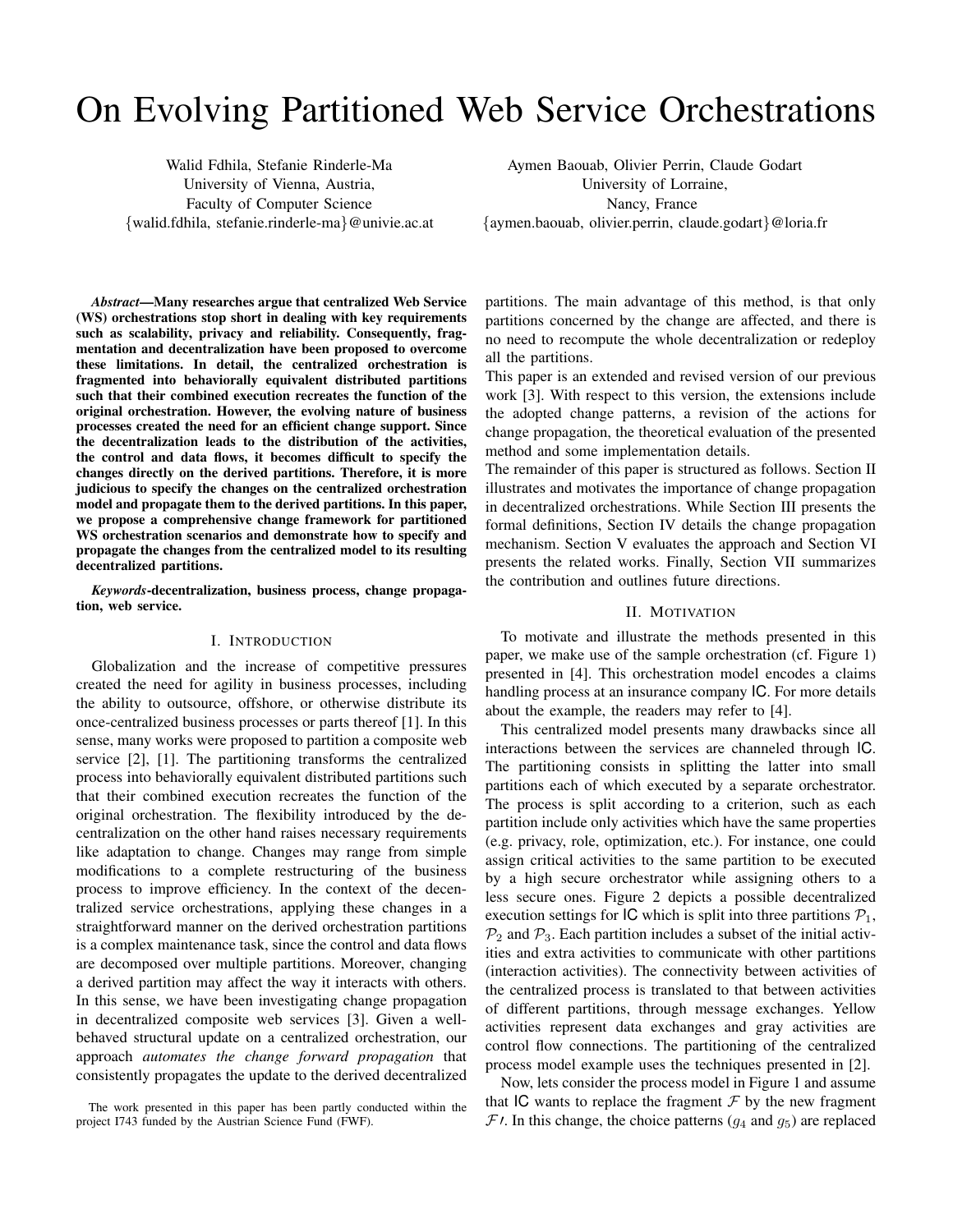

Fig. 1. Insurance Claims Handling Process Example



Fig. 2. Decentralized Insurance Claims Handling Process

by parallel patterns ( $q_7$  and  $q_8$ ) and two new activities  $a_8$  and  $a_9$  invoking the same service S are added as well as a data dependency between  $a_8$  and  $a_6$ . We assume that the added activities have the same properties as the activities of partition  $P_1$  and therefore would be assigned to  $P_1$ . The activity  $a_6 : B$ is also concerned by the change since it becomes in parallel with  $a_9$  and consequently the replacement would mainly affect the partitions  $P_1$  and  $P_3$  (c.f. Figure 2). In Figure 2, the regions  $\mathcal{F}_1$  and  $\mathcal{F}_2$  in partitions  $\mathcal{P}_1$  and  $\mathcal{P}_3$  respectively, represent the fragments which are affected by the change. It should be noticed that handling the changes locally and propagating them avoid re-decentralizing the whole process. Indeed, redecentralizing the process model leads to the re-deployment of all partitions (even those not affected by the change). In this process example, the partition  $\mathcal{P}_2$  is not concerned by the change and would not be re-deployed.

#### III. PRELIMINARIES

In order to provide a generic approach for change propagation in partitioned composite services, we adopt a high level reasoning using an abstract notation. A process model specifies the control-flow and data-flow relations between activities, using a specialized language such as the Business Process Execution Language (WS-BPEL) or the Business Process Modeling Notation (BPMN).

*Definition 1 (Process).* A process  $P$  is a tuple  $(0, D, \mathcal{E}c,$  $\mathcal{E}d$ , S) where

- $\mathcal O$  is a non empty set of objects which can be partitioned into disjoint sets of activities  $A$ , events (start, end) and control patterns  $C_p$  (choice, parallel, repeat, etc),
- $D$  is a set of data,
- $\mathcal{E}c$  is a set of control edges where,  $\mathcal{E}c \subset \mathcal{O}\times\mathcal{O}$ ,
- *Ed* is a a set of data edges where,  $\mathcal{E}d \subset \mathcal{A} \times \mathcal{A} \times \mathcal{D}$ ,
- $\mathcal S$  is the set of services invoked by the process.

In this paper, we assume that the processes are **structured** [5]. Recent work has shown that most unstructured process models can be automatically translated into structured ones [6].

*Definition 2 (Activity).* An activity  $a_i \in \mathcal{A}$  is a tuple (in, *out, prop*) where in, *out*  $\subset \mathcal{D}$  are the set of  $a_i$ 's inputs and outputs respectively, and *prop* is the set of  $a_i$ 's properties (e.g. the role of  $a_i$  in the process, the service it invokes, its security level, etc).

The partitioning of a process model with respect to a criterion leads to a set of interconnected partitions, each defines the relationship between the objects it includes. Partitions communicate using the interaction patterns (i.e. send, receive, etc) [7]. Next, we refer to the set of activities of the initial process which respond to the same partitioning criterion  $\lambda$  (e.g. activities having the same security level) as  $A_i | \cup A_i = A$ and  $\forall i, j, i \neq j, \mathcal{A}_i \cap \mathcal{A}_j = \{\emptyset\}.$ 

**Definition 3 (Partition).** A partition  $P_i$  is a tuple  $(\mathcal{O}_i, \mathcal{D}_i)$ ,  $\mathcal{E}c_i$ ,  $\mathcal{E}d_i$ ,  $\mathcal{S}_i$ ) where

- $\mathcal{O}_i$  is a set of objects  $\mathcal{O}_i \subset \mathcal{O} \cup \mathcal{I}_i$ , where  $\mathcal{I}_i$  is the set of interaction patterns used by  $P_i$  (e.g. in Fig.2: send<sub>d1</sub>,  $receive_{sync2}$ , etc).
- $\mathcal{D}_i \subset \mathcal{D} \cup \text{Sync}$ , where  $\text{Sync}$  is the set of data used for synchronization with other partitions (e.g. in Fig. 2:  $sync1, sync2, etc).$
- $\mathcal{E}c_i$  is the set of control edges,  $\mathcal{E}_c \subset \mathcal{O}_i \times \mathcal{O}_i$
- $\mathcal{E}d_i$  is the set of data edges,  $\mathcal{E}_d \subset (\mathcal{A}_i \times \mathcal{A}_i) \cup (\mathcal{I}_i \times (\mathcal{I} \setminus \mathcal{I}_i)).$
- $S_i \subset S$  is the set of services invoked by  $P_i$ .

In the following, we define a **fragment** as a structured single entry - single exit sub-graph of a process or a partition model.

*Definition 4 (partitioning function).* The *Process partitioning* is a total function  $f_{\lambda} : \pi \rightarrow {\{\pi_i\}}^{i=1..{\mathcal{N}}}$  that takes a centralized process model  $P$  and produces a set of decentralized partitions  $\{\mathcal{P}_i\}$  using the decentralization criterion  $\lambda$ . Next, we extend this definition to take into consideration fragments partitioning.

*Definition 5 (Preset, postset, transitive preset, transitive postset*). We define the *preset* (*postset*) of an activity  $a_i$ , denoted  $\bullet a_i$  ( $a_i \bullet$ ), as the set of activities which may execute just before (after)  $a_i$  and directly linked to it by a set of control dependencies (e.g. in Fig.1  $\bullet a_4 = \{a_1, a_2, a_3\}$ ). We also define the transitive *preset* (resp., transitive *postset*) of an activity  $a_i$ **according to** a partitioning criteria  $\lambda$  and denoted  $\bullet T_{\lambda} a_i$  $(T_{\lambda} a_i \bullet)$ , as the set of activities having the same criterion  $\lambda$  and which may execute just before (after)  $a_i$ , and linked to it by a set of control patterns or activities with different criteria. The transitive preset of an activity in the centralized process model represents the preset of the same activity in the corresponding partition (e.g. in Fig.1,  $\bullet T_{\lambda_4} = \{a_0\}$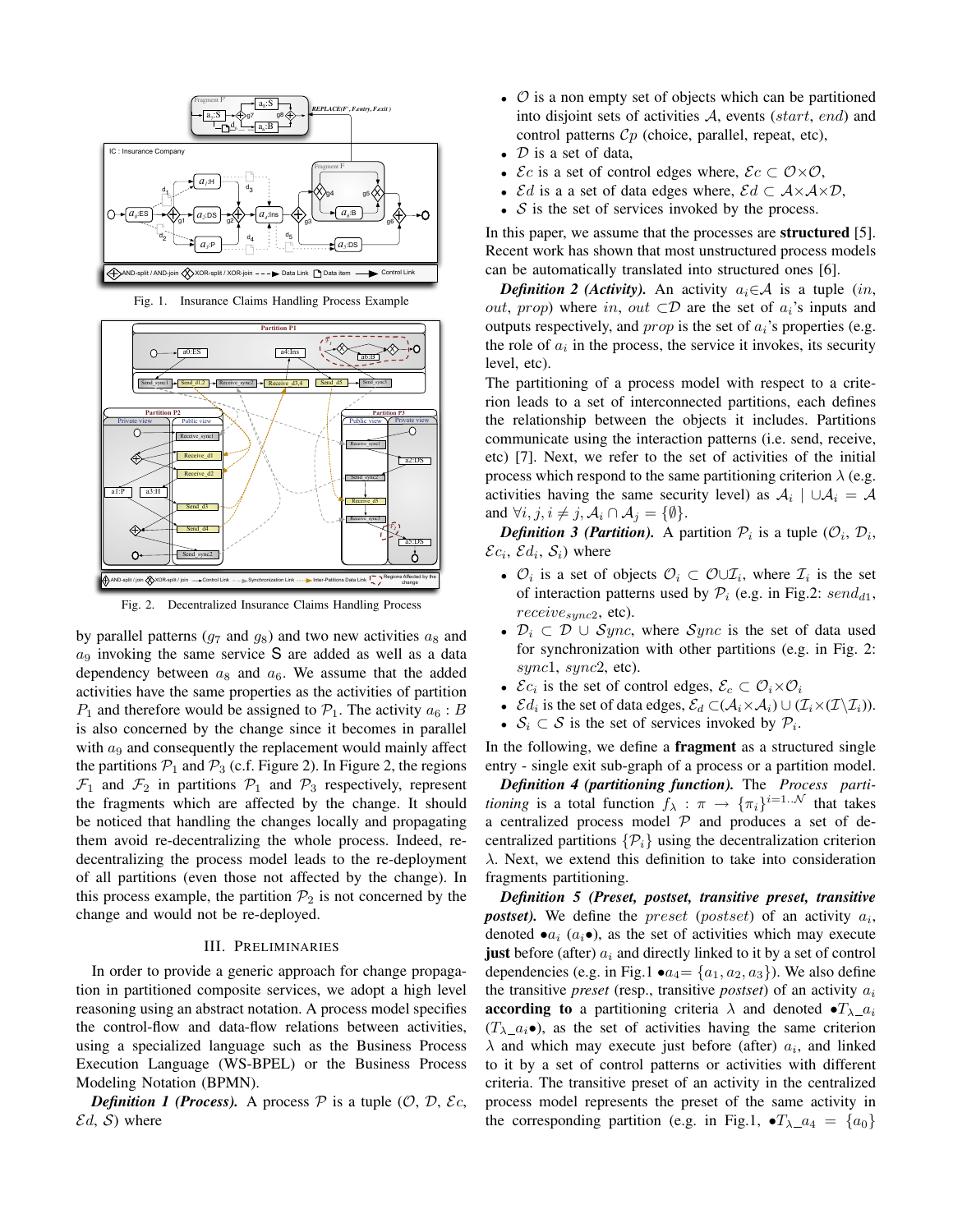| Change pattern                 | <b>Description</b>                                     |
|--------------------------------|--------------------------------------------------------|
|                                | Inserts a new fragment into the process between the    |
| Insert(fragment, entry, exit)  | $entry$ and $exit$ edges in the centralized process    |
|                                | model.                                                 |
|                                | Deletes a fragment between the <i>entry</i> and $exit$ |
| Delete(entry,exit)             | edges in the centralized process model.                |
|                                | Replaces the existing fragment between $entry$ and     |
|                                | $exit$ edges in the centralized process model by a     |
| Replace(fragment, entry, exit) | new fragment.                                          |
|                                | Update an activity's properties. For instance, its     |
| Update(activity, prop)         | security level, its role or the service it invokes.    |

#### TABLE I CHANGE PATTERNS

since  $a_4$  and  $a_1$  belong to the same partition  $P_1$ ; c.f. Fig. 2 ). Next, we extend the relations in Definition 5 to that between fragments. For instance the preset of a fragment  $\mathcal F$ is the smallest fragment including all activities which can be executed just before it and directly connected to it.

### IV. SPECIFICATION AND PROPAGATION OF CHANGE **OPERATIONS**

In general, process models can be decomposed into SESE fragments [5]. A SESE fragment is a non-empty subgraph in the process model with a single entry and a single exit edge. For every change in the process model, there is at least one enclosing fragment. Here, we consider only the smallest fragment that encloses the changes. This can be achieved using the process structure tree (PST) [5]. In the following, we consider that the fragments enclosing the changes are already identified. In this work, we consider a set of basic change patterns (c.f. Table I), based on which complex change patterns can be expressed [8]. We also assume the well-behavedeness of the updates propagated by the business analysts. It means that the graph production on a business process model are consistent with the behavioral requirements.

In the following, we demonstrate how to propagate the changes made on a centralized specification of a web service orchestration to its resulting decentralized partitions. A change operation on the centralized process model is translated into several change operations each related to a partition. We also consider a process model  $P$  and its derived partitions  $\{\mathcal{P}_i\}^{i=1..n}$  according to decentralization function  $f_\lambda$ . An activity is assigned to a partition  $\mathcal{P}_i$  only if it responds to criterion  $\lambda$ . Next, we call  $\mathbf{g}_{\lambda}$  the function which maps each activity to a partition. We assume that an activity can not be assigned to more than one partition. It should be noted that the Replace change pattern can be replaced by the two consecutive operations Delete and Insert. However, during the change propagation, the number of derived operations resulted from the *Replace* pattern is less or equal to those derived from the concatenation of the *Delete* and *Insert*.

## A. Change Pattern: Insert<sub>P</sub>(F', entry, exit)

The insertion of new fragment in  $P$  implies the insertion of new activities with different criteria, connected through data and control flows. In this paper, we consider the insertion in sequence but can be easily extended to take into consideration the insertion in parallel or with exclusiveness. The first step is then to identify the partitions affected by the change using  $g_{\lambda}$ . To achieve this, we look for each partition which respond to the same criterion of at least one activity of  $F$ ,  $\bullet \mathcal{F}$  or  $\mathcal{F}$ . Indeed, if we consider two activities a and b in sequence in the centralized process model  $P$ , such that they are assigned to different partitions  $\mathcal{P}_1$  and  $\mathcal{P}_2$  after partitioning. In this case,  $a$  and  $b$  would communicate through message exchange. If we insert a new activity  $c$  between them such it is assigned to a new partition  $P_3$ , then we have also to update the old communication between  $a$  and  $b$ . Therefore  $\mathcal{P}_1$ and  $\mathcal{P}_2$  are also concerned by the change. Once all affected partitions identified, the second step consists in computing what to insert in each partition as well as the exact position for insertion. The idea is then to partition the new inserted fragment F according to the same partitioning function  $f_{\lambda}$ and for each sub-fragment determine the exact position. We consider  $\{\mathcal{F}_i\}^{i=1..k}$  the derived sub-fragments where a subfragment  $\mathcal{F}_i$  should be inserted in partition  $\mathcal{P}_i$ . Note that the insertion may result in the creation of a new partition. To insert  $\mathcal{F}_i$  in  $\mathcal{P}_i$ , we first compute the transitive preset and postset of  $\mathcal{F}_i$  according to  $\lambda$  in  $\mathcal{P}$  ( $\bullet T_{\lambda}\_\mathcal{F}_i$ ,  $T_{\lambda}\_\mathcal{F}_i\bullet$ ). Note that  $\bullet T_{\lambda}$ ,  $\mathcal{F}_i$  and  $T_{\lambda}$ ,  $\mathcal{F}_i \bullet$  are directly connected in  $\mathcal{P}_i$  via control or interaction patterns (e.g. in Figure 2,  $a_0$  and  $a_4$ of  $P_1$  are directly linked by interaction patterns while they were not directly connected in the centralized model). Then, the exact position for the insertion of  $\mathcal{F}_i$  in  $\mathcal{P}_i$  is between  $\bullet T_{\lambda}$ ,  $\mathcal{F}_i$  and  $T_{\lambda}$ ,  $\mathcal{F}_i$  $\bullet$ . The problem now is how to connect  $\mathcal{F}_i$ with  $\bullet T_{\lambda}$   $\mathcal{F}_i$  and  $T_{\lambda}$   $\mathcal{F}_i \bullet$ . Indeed, the latter may already have other fragments or activities between them (e.g. two fragments in parallel with the same properties according to  $\lambda$  have the same transitive *preset* and *postset*). In this case, we have to identify the relations of  $\mathcal{F}_i$  with  $\bullet T_{\lambda} \_ \mathcal{F}_i$ ,  $T_{\lambda} \_ \mathcal{F}_i \bullet$  and possibly the fragments between them. For this purpose, we calculate the control paths linking  $\mathcal{F}_i$  to  $\bullet T_{\lambda}\_\mathcal{F}_i$  and  $T_{\lambda}\_\mathcal{F}_i\bullet$ . Some of the control patterns of these paths may already exist in  $P_i$ . To deal with this, we use a union function to merge  $\mathcal{F}_i$  with the the fragments that may exist between its transitive *preset* and postset. Finally, an update is required, if necessary, to update the connections between  $\bullet T_{\lambda}\_\mathcal{F}_i$  ( $T_{\lambda}\_\mathcal{F}_i\bullet$ ) and its postset (preset) which may be on other partitions.

### *B. Change Pattern: Delete*<sub> $P$ </sub> *(F.entry, Fexit)*

The delete removes the set of activities enclosed in the fragment  $\mathcal{F} \in \mathcal{P}$ . These activities are distributed over the partitions and linked through interaction or control patterns. In the centralized model, the deletion of  $\mathcal F$  implies the deletion of its links with its preset and postset and the connection of the latter with each other. In the decentralized model, activities of  $F$  are partitioned over partitions and the deletion of an activity a implies the update of its links with  $a \bullet$  and  $\bullet a$  which may be in different partitions, and possibly with  $T_{\lambda} a \bullet$  and  $\bullet T_{\lambda} a$ which are in the same partition.

To cope with this, we partition  $F$ , identify the position of each  $\mathcal{F}_i$  in the respective partition  $\mathcal{P}_i$  and delete it. Indeed, since the partitioning function is idempotent, then if  $\mathcal{F} \in \mathcal{P}$ ,  $f_{\lambda}(\mathcal{F})$  is a subgraph of  $f_{\lambda}(\mathcal{P})$ . In the centralized process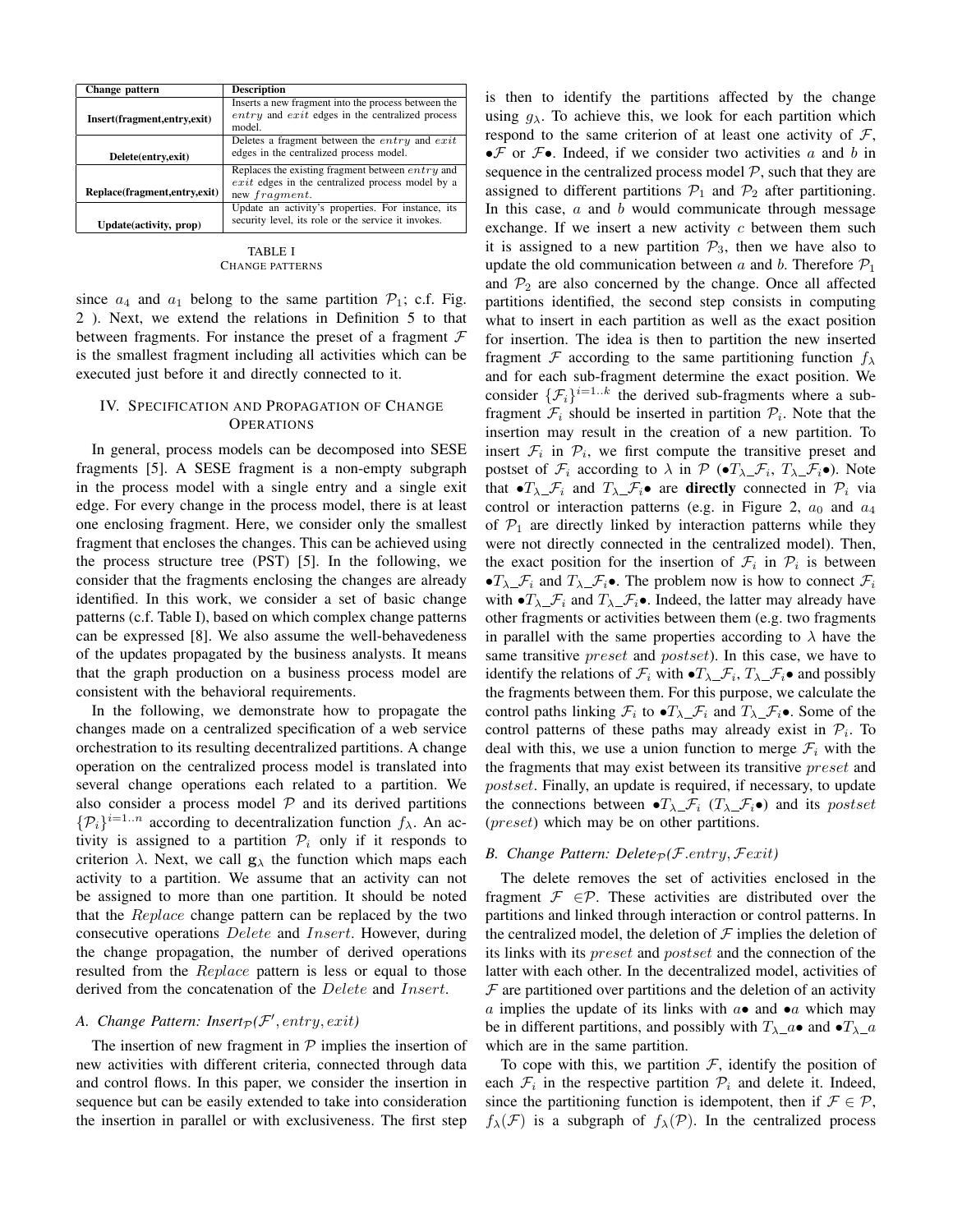| Change pattern                                             | <b>Change actions</b>                                                                                                                                                                                                                                                                                                                                                            |
|------------------------------------------------------------|----------------------------------------------------------------------------------------------------------------------------------------------------------------------------------------------------------------------------------------------------------------------------------------------------------------------------------------------------------------------------------|
| $Insert_{\mathcal{P}}(\mathcal{F}',entry, exit)$           | $\forall \mathcal{F}_i \in f_{\lambda}(\mathcal{F})$ , $(entry_i, exit_i) \leftarrow PositionOf(\mathcal{F}_i, \mathcal{P}_i)$                                                                                                                                                                                                                                                   |
|                                                            | $\forall \mathcal{F}_i \in f_{\lambda}(\mathcal{F})$ , Insert $\mathcal{P}_i(\mathcal{F}_i)$ , entry <sub>i</sub> , exit <sub>i</sub> )                                                                                                                                                                                                                                          |
|                                                            | $\forall a_j \in \bullet \mathcal{F}$ <i>l</i> , update_connection(a <sub>j</sub> , $\mathcal{F}$ <i>l</i> )                                                                                                                                                                                                                                                                     |
|                                                            | $\forall a_k \in \mathcal{F}$ /• update_connection( $\mathcal{F}$ , $a_k$ )                                                                                                                                                                                                                                                                                                      |
| $Delete_{\mathcal{P}}(\mathcal{F}.entry, \mathcal{F}exit)$ | $\forall \mathcal{F}_i \in f_{\lambda}(\mathcal{F})$ , $(entry_i, exit_i) \leftarrow PositionOf(\mathcal{F}_i, \mathcal{P}_i)$                                                                                                                                                                                                                                                   |
|                                                            | $\forall \mathcal{F}_i \in f_{\lambda}(\mathcal{F})$ , Delete $p_i$ (entr $y_i$ , exit <sub>i</sub> )                                                                                                                                                                                                                                                                            |
|                                                            | $\forall a_j \in \bullet \mathcal{F}, \forall a_k \in \mathcal{F} \bullet update\_connection(a_i, a_k)$                                                                                                                                                                                                                                                                          |
|                                                            | $Replace_{\mathcal{P}}(\mathcal{F}', \mathcal{F}.entry, \mathcal{F}.exit) \mid \forall \mathcal{F}_i \in f_{\lambda}(\mathcal{F}), (entry_i, exit_i) \leftarrow PositionOf(\mathcal{F}_i, \mathcal{P}_i)$                                                                                                                                                                        |
|                                                            | $\forall \mathcal{F}_i \in f_{\lambda}(\mathcal{F}), \mathcal{F}_i \in f_{\lambda}(\mathcal{F})$ . if $\mathcal{P}_i = \mathcal{P}_i$ , $Update_{\mathcal{P}_i}(\mathcal{F}_i), entry_i, exit_i)$                                                                                                                                                                                |
|                                                            | $\forall \mathcal{F}_j \in f_\lambda(\mathcal{F}\prime) \text{ s.t. } \nexists \mathcal{F}_i \in f_\lambda(\mathcal{F})) \wedge p_i \neq p_j, \textit{Insert}_{p_j}(\mathcal{F}_j\prime, \textit{entry}_j, \textit{exit}_j) \text{ where } (\textit{entry}_j, \textit{exit}_j) \leftarrow \textit{PositionOf}(\mathcal{F}_j\prime, p_j)$                                         |
|                                                            | $\forall \mathcal{F}_i \in f_{\lambda}(\mathcal{F})) \text{ s.t. } \nexists \mathcal{F}_j \land \nexists \mathcal{F}_j \land \nexists \mathcal{F}_j \land \mathcal{F}_i \neq p_j, \nDelta \mathcal{F}_i \in \mathcal{F}_i(\mathcal{F}_i, \mathit{entry}_i, \mathit{exit}_i) \text{ where } (\mathit{entry}_i, \mathit{exit}_i) \leftarrow \text{PositionOf}(\mathcal{F}_j, p_i)$ |
|                                                            | $\forall a_i \in \bullet \mathcal{F}$ , update_connection( $a_i$ , $\mathcal{F}$ )                                                                                                                                                                                                                                                                                               |
|                                                            | $\forall a_k \in \mathcal{F} \bullet update\_connection(\mathcal{F} \wedge a_k)$                                                                                                                                                                                                                                                                                                 |
| $\overline{Update}_{\mathcal{P}}(a, prop')$                | if we consider $a$ as the updated activity then,                                                                                                                                                                                                                                                                                                                                 |
|                                                            | if $f_{\lambda}(a) \neq f_{\lambda}(a')$ then $Replace_{\mathcal{P}}(a', a-entry, a.exit)$                                                                                                                                                                                                                                                                                       |

TABLE II CHANGE PROPAGATION ACTIONS

model, if  $\bullet \mathcal{F}_i$  (reps.  $\mathcal{F}_i \bullet$ )  $\notin \mathcal{F}$ , then we update the decentralized model linking  $\bullet \mathcal{F}_i$  to  $\mathcal{F}_i \bullet$  instead of  $\mathcal{F}_i$  (reps.  $\mathcal{F}_i \bullet$  to  $\bullet \mathcal{F}_i$ ). Note that reduction rules may be applied to the changed partitions to eliminate unnecessary control or interaction patterns.

## *C.* Change Pattern:  $Replace_{\mathcal{P}}(\mathcal{F}', \mathcal{F}.entry, \mathcal{F}.exit)$

This pattern replaces an existing fragment  $\mathcal F$  by a new one  $F/$  in the centralized process model. To propagate this change to the concerned partitions, we decentralize  $\mathcal{F} = {\{\mathcal{F}_i\}}^{i=1..l}$ and  $\mathcal{F}' = {\{\mathcal{F}'_i\}}^{i=1..k}$  using  $f_{\lambda}$ . According to the derived sub-fragments, we figure out two possible scenarios for each fragment of  $\mathcal F$  and  $\mathcal F'$ ; sub-fragments of  $\mathcal F$  are either deleted or replaced and sub-fragments of  $\mathcal{F}$  are either inserted or used to replace existing sub-fragments of  $F$ . These scenarios are combined as follows.

- If two sub-fragments  $\mathcal{F}_i$  and ′ i refers to the same partition  $\mathcal{P}_i$ then we derive  $Replace_{\mathcal{P}_i}(\mathcal{F}l_i, \mathcal{F}_i-entry, \mathcal{F}_i.exit).$
- If a sub-fragment  $\mathcal{F}_i$  refers to  $\mathcal{P}_i$  such that no  $\mathcal{F}'_i$  refers to the same  $\mathcal{P}_i$ , then we derive  $Delete_{\mathcal{P}_i}(\mathcal{F}_{Pi}.entry, \mathcal{F}_i.exit).$
- If a sub-fragment  $\mathcal{F}l_i$  refers to  $\mathcal{P}_i$  such that no  $\mathcal{F}_i$  refers to the same  $\mathcal{P}_i$ , then we derive  $Insert_{\mathcal{P}_i}(\mathcal{F}t_i, entry, exit)$ . Variables  $entry$  and  $exit$  are  $\left(\bullet T_{-} \mathcal{F} t_{i}\right)$ .exit and  $\left(T_{-} \mathcal{F} t_{i}\bullet\right)$ .entry respectively.

Note that an update phase is required to update the existing links with the modified sub-fragments. This update is similar to the Insert pattern mentioned previously. Formally, the replacement of  $\mathcal{F}_i$  by  $\mathcal{F}'_i$  corresponds to the deletion of all objects  $o \in \mathcal{O}_{\mathcal{F}_i}$ , edges  $e \in \mathcal{E} c_{\mathcal{F}_i} \cup \mathcal{E} d_{\mathcal{F}_i}$  and data exchanges, and their substitution by the objects, edges and data of  $\mathcal{F}i_i$ . Besides, the connection with its preset, postset, transitive preset and transitive *postset* should be updated.

## $D.$  *Change Pattern:*  $Update_{\mathcal{P}}(a, prop')$

This pattern updates the properties of one activity (e.g. its security level, its role,etc.). According to a partitioning function  $f_{\lambda}$ , the properties determine to which partition an activity would be assigned. This leads to two scenarios; (i) The new properties  $prop'$  are invariant with respect to the decentralization criterion (e.g. we change the security level while  $\lambda$  is partitioning according to role), or (ii) prop' is variant and then the activity should be moved to another partition. In the latter case, we can either use sequently a Delete then *Insert* or simply the *Replace* pattern.

Table II resumes the main and simplified formal actions to achieve the change propagation. In this table,  $f_{\lambda}$  represents the partitioning function,  $PositionOf$  returns the position of a fragment or an activity in a partition, and  $update\_connection$ updates the dependencies links between two activities or fragments. For instance, let's consider two activities  $a$  and  $b$  in sequence in the centralized process model, such they belong to different partitions after decentralization. Then, if we insert a new activity  $c$  between them, we have to update the link between  $a$  and  $b$ , in the decentralized setting, by two new links  $(a, c)$  and  $(c, b)$ .

### *E. Use case: Insurance Process Example*

To have a better understanding of the change propagation approach, we refer to the claim handling process example and we consider the Figure 3. We remind that we want to replace the fragment  $\mathcal F$  by  $\mathcal F$ . As we already mentioned in Section II, only the partitions  $P_1$  and  $P_3$  are concerned by the change. As can be seen in Figure 3, the partitioning of the fragment  $\mathcal{F}$  / leads to two fragments  $\mathcal{F}$  /<sub>1</sub> and  $\mathcal{F}$  /<sub>2</sub> connected by interpartition data and control edges (here we use the partitioning function defined in [2]). The partitioning of the fragment  $\mathcal F$ leads to  $\mathcal{F}_1$  which is the same as  $\mathcal F$  since it contains one activity. Since  $\mathcal{F}I_1$  and  $\mathcal{F}_1$  concern the same partition  $\mathcal{P}_1$ then we derive  $Replace(\mathcal{F}l_1, \mathcal{F}_1. entry, \mathcal{F}_1. exit)$ . Only  $\mathcal{F}l_2$ concerns the partition  $P_3$  and then we have to insert it in  $P_3$ . Hence, we compute the position of the insertion which is between  $Receive\_sync3$  and  $a_5 : DS$ . The generated change operation is then  $Insert(\mathcal{F}\prime_2, Receiver\_sync3, a_5 : DS)$ . However, since  $\mathcal{F}I_2$  should be in parallel with  $a_5$ , then we enclose both of them with an AND-split/AND-join patterns. The change propagation is translated as follows:  $Replace_{\mathcal{P}}(\mathcal{F}', \mathcal{F}.entry, \mathcal{F}.exit) \Rightarrow Replace_{\mathcal{P}}(\mathcal{F}'_1, \mathcal{F}_1.entry,$  $\mathcal{F}_1. exit) \wedge Insert_{\mathcal{P}}(\mathcal{F}'_2, Receiver\_sync3, a_5 : DS)).$ 

### V. EVALUATION OF THE APPROACH

This section presents the properties of our change propagator. Given a well-behaved structural update on the centralized process model and the derived decentralized sub-processes,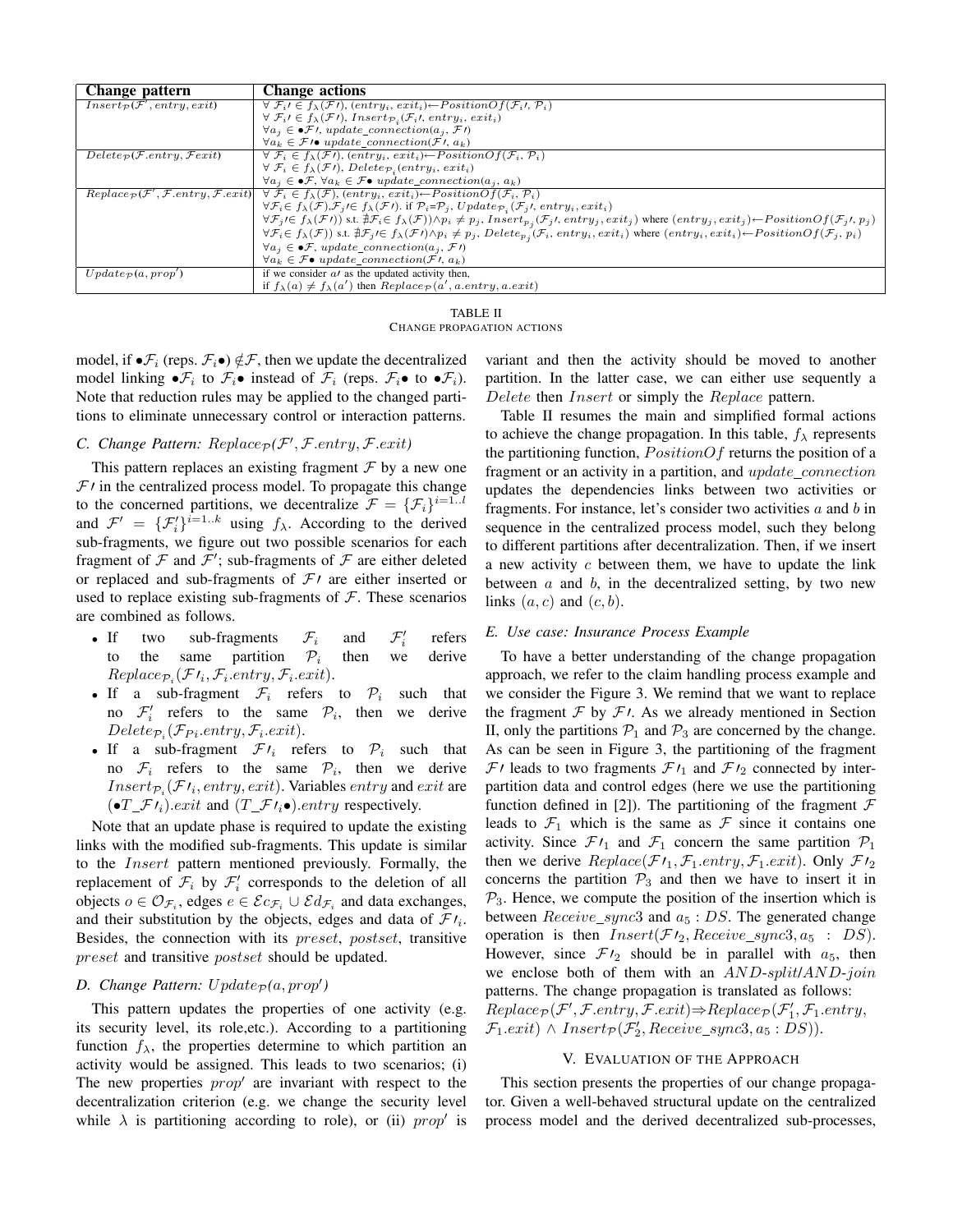

Fig. 3. Change Propagation for the Insurance Example

our approach *automates the change forward propagation* that consistently transforms the update on the source into the related target partitions, as presented in Section IV.

#### *A. Properties and Discussion*

As described in Definition 4, the *process partitioning* is a total function of the type  $f_{\lambda} : \pi \rightarrow {\{\pi_i\}}^{i=1..n}$  that takes a source centralized process  $P$  and produces a target set of decentralized partitions  $\{\mathcal{P}_i\}^{i=1..n}$ . It establishes a *consistency relation*, denoted  $C \subseteq \pi \times {\{\pi_i\}}^{i=1..n}$  between the source and the target process models. Since the decentralization algorithm is idempotent, it can be applied multiple times without changing the result, then C is a total function.  $(\mathcal{P}, f_{\lambda}(\mathcal{P})) \in \mathcal{C}$ means that P was previously decentralized into  $f_{\lambda}(\mathcal{P})$ . Next, we use  $\{\mathcal{P}_i\}$  instead of  $\{\mathcal{P}_i\}^{i=1..n}$ . We use  $\Delta_{\pi} : \pi \to \pi$ and  $\Delta_{\pi}$ :  $\{\pi i\}$   $\rightarrow$   $\{\pi_i\}$  as an abbreviation for the update types respectively on the processes and on the partitions. They represent the space of all partial functions describing the changes on each of the centralized and decentralized process models and which can be described by productions, i.e. the change operations defined in Section IV. Now, consider a source change  $\delta$  that alters  $\mathcal P$  to  $\mathcal P'$ . The problem is to translate the well-behaved change  $\delta$  of the source process into a well-behaved changes  $\delta_i$  on the target partitions, such that the application of both updates results in consistent process models. The change propagator that provides this function is of the type  $pr : \pi \times \Delta_{\pi} \times {\{\pi_i\}} \to {\{\Delta_{\pi_i}\}} \times {\{\pi_i\}}$ . For  $P \in \pi$ ,  $\delta \in \Delta_{\pi}$  and  $f_{\lambda}(\mathcal{P}) \in {\{\pi_i\}}$ , it computes the changes on the partitions (i.e  $\{\delta_i\} \in \{\Delta_{\pi_i}\}\)$  such that the updated models are consistent (i.e.  $(\delta(\mathcal{P}), {\delta_i(\mathcal{P}_i)} \) \in \mathcal{C}$ ).

In our semantics, a process and its decentralization result (i.e., the derived partitions) are specified with graphs as introduced in Section II. Then, a change on a process implies a modification on the graph structure which can be expressed by *graph rewriting* rules [9]. Formally, given a graph G, a graph rewriting rule (i.e., also called production) consists of injective morphisms of the form  $\delta_{\mathcal{G}} : \mathcal{L} \to \mathcal{R}$  that transform a source graph  $\mathcal L$  into a target graph  $\mathcal R$ . In order to apply this rewrite rule to the initial graph G, a match  $m : \mathcal{L} \to \mathcal{G}$  is needed to specify which part of  $G$  is being updated. Then, the application of  $\delta_{\mathcal{G}}$  to  $\mathcal{G}$  via a match m for  $\delta_{\mathcal{G}}$  is uniquely defined by the graph rewriting  $\mathcal{G} \Rightarrow_{\delta_{\mathcal{G}},m} \mathcal{H}$ . This rule application induces a co-match  $m': \mathcal{R} \to \mathcal{H}$  which specifies the embedding of  $\mathcal{R}$ in the result graph  $H$ .

The most important criteria is change propagation correctness: a graph-based change propagator must return consistent process models. In this paper, we suppose that when applying a rewriting rule to a given graph  $G$ , it is enough to consider the case where the morphisms that matches  $\mathcal L$  to  $\mathcal G$  is injective, and that the match  $m$  is a total label-preserving, type-preserving and root-preserving [9] graph morphism. However, to be correctly applied, the productions must satisfy the structural consistency of the centralized process constraints. Note that we assume the well-behavedeness of the updates propagated by the designers. It means that the graph production on a centralized process is consistent with the behavioral requirements, and after the production the process remains structured. Moreover, the fragment or process partitioning preserves by definition the well-behaved process semantic. Secondly, a fundamental law is that the change propagation should be deterministic: for each centralized process model input there is a unique decentralization result. In our case, the change propagator is modeled by a mathematical function. Given the same pair of the centralized and its decentralized models, and a finite set of changes (i.e., bounded within the SESE fragment) on the source centralized process model, our propagator produces the same changes on the target partitions.

Finally, to adapt  $f_{\lambda}(\mathcal{P})$  to the changes induced by  $\delta$  without re-decentralizing afresh the entire updated centralized process model, i.e.  $f_{\lambda}(\delta(\mathcal{P}))$ , our change propagator enforces an inplace synchronization between  $\delta(P)$  and  $f_{\lambda}(P)$  by translating the updates  $\delta$  into well-behaved target updates  $(\delta_i)$  to get  $(\delta_i(\mathcal{P}_i))$  consistent with  $\delta(\mathcal{P})$ . The *change translation* is a partial function of the type  $\Delta_{\pi} \rightarrow {\Delta_{\pi_i}}$ . Indeed, the propagation of  $\delta$  does not affect all partitions which make the complexity of our approach lower than the re-decentralization of the whole process coupled with *diff*-based methods [9].

#### *B. Proof of Concepts Prototype*

The *change propagator* has been implemented and integrated with our previous development of the *partitioning algorithm* [2] as an extension to a BPMN Editor [10]. This BPMN editor is based on a graph visualization library, and it is used to model a source centralized process model, for instance the structured process of Figure 1. After applying our *partitioning algorithm*, we obtain the partitions depicted in Figure 2 using the graph library. Moreover, we have developed a filter that logs the process model editing operations presented in Section IV. Actually, the specification of the entry and the exit of a fragment is performed manually, for example as depicted in Figure 3, but it can be easily automated. The *change propagation algorithm* is implemented in the *DROOLS* [11] inference engine, and it automatically computes the graph editing operation sequence that manipulates the partitions.